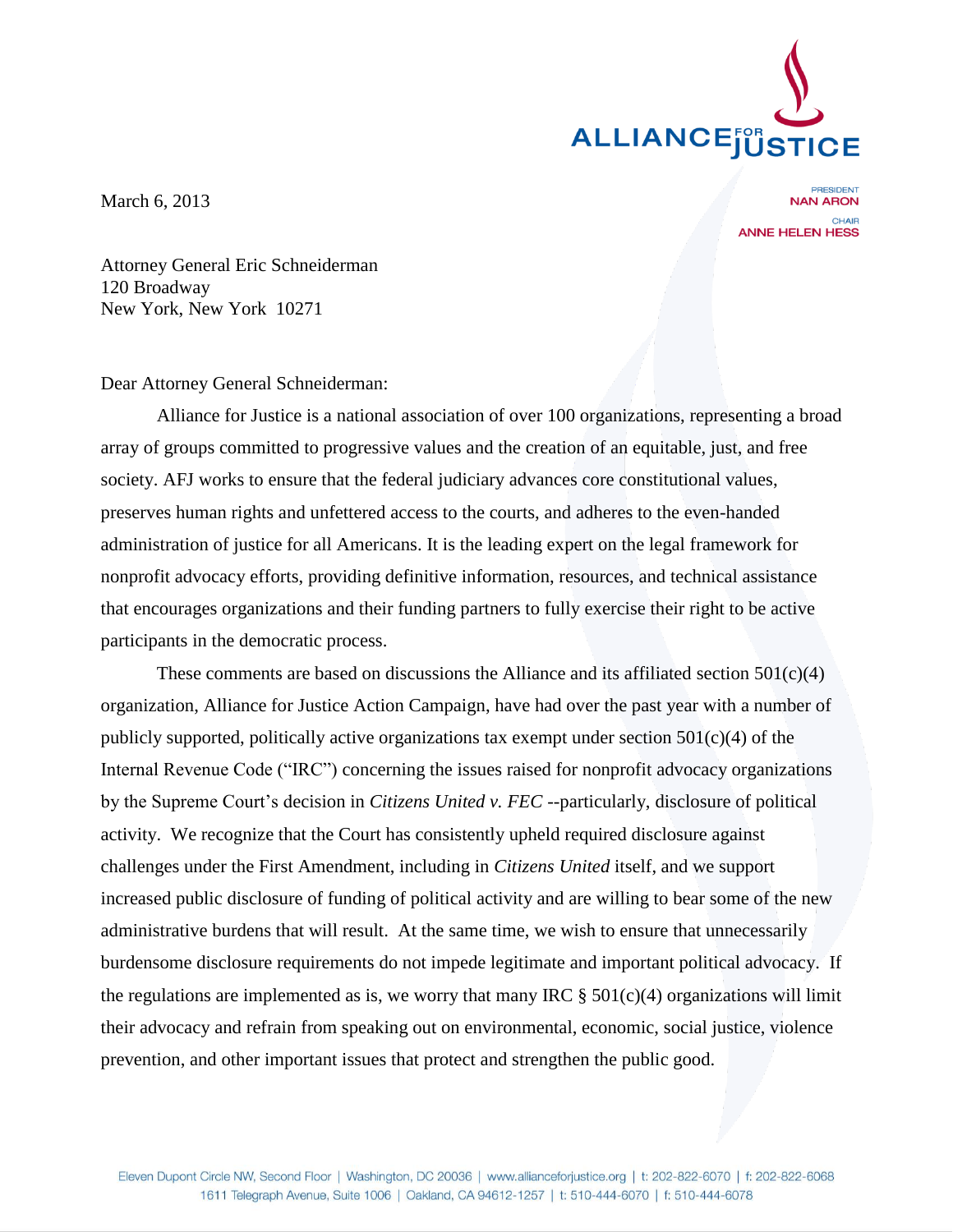Attorney General Schneiderman March 6, 2013 Page 2 of 8

## **GENERAL COMMENTS**

We appreciate your action to shed light on "dark money" groups and to force "sham nonprofits" to disclose information. However, the draft regulations as written do not distinguish between such "sham" groups and legitimate, well-established IRC  $\S$  501(c)(4)s. Social welfare organizations, exempt from taxation under IRC  $\S$  501(c)(4), provide one of the most important vehicles in the political landscape through which ordinary citizens may band together to participate in the political process. Unlike charitable and educational organizations exempt under IRC § 501(c)(3), which may undertake only limited lobbying activities and no political campaign activity at all, IRC § 501(c)(4) organizations are permitted to use all of their funds to promote issues of public importance, including through legislative and administrative lobbying, and may also engage in some political campaign activity, as long as they are primarily engaged in promoting the common good and general welfare of the people of the community and do not benefit private interests. *See* Treas. Reg. § 1.501(c)(4)-1. Political action committees, parties and other political organizations that are exempt from taxation under IRC § 527, in contrast, have as their sole purpose supporting candidates for public office.

Many discussions of the role of IRC  $\S 501(c)(4)$  organizations in recent elections not only fail to appreciate the important role of such organizations in promoting democratic participation by all citizens, they also improperly lump together all types of IRC  $\S$  501(c)(4) organizations without regard to how they are organized or from whom they receive their support. Thus, publicly supported organizations such as Sierra Club, Human Rights Campaign, the NRA and AARP, with thousands or even millions of individual members and supporters, are frequently regarded as presenting the same opportunities for abuse as the post-*Citizens United* vintage of IRC § 501(c)(4) organizations that are supported by only a small number of very large individual and corporate donors. These discussions also ignore the extent to which small, local, grassroots organizations are organized under IRC  $\S 501(c)(4)$ . The Alliance strongly believes that proposals for the regulation of IRC § 501(c)(4) organizations should distinguish between privately funded organizations, which present a much greater opportunity for abuse, than publicly funded organizations with the same tax status, for which the public interest in disclosure is far less apparent.<sup>1</sup>

<sup>&</sup>lt;sup>1</sup> One of the tests used in classifying IRC  $\S 501(c)(3)$  organizations as public charities, which are subject to lesser regulation than IRC  $\S 501(c)(3)$  private foundations, looks at the extent to which an organization is supported by a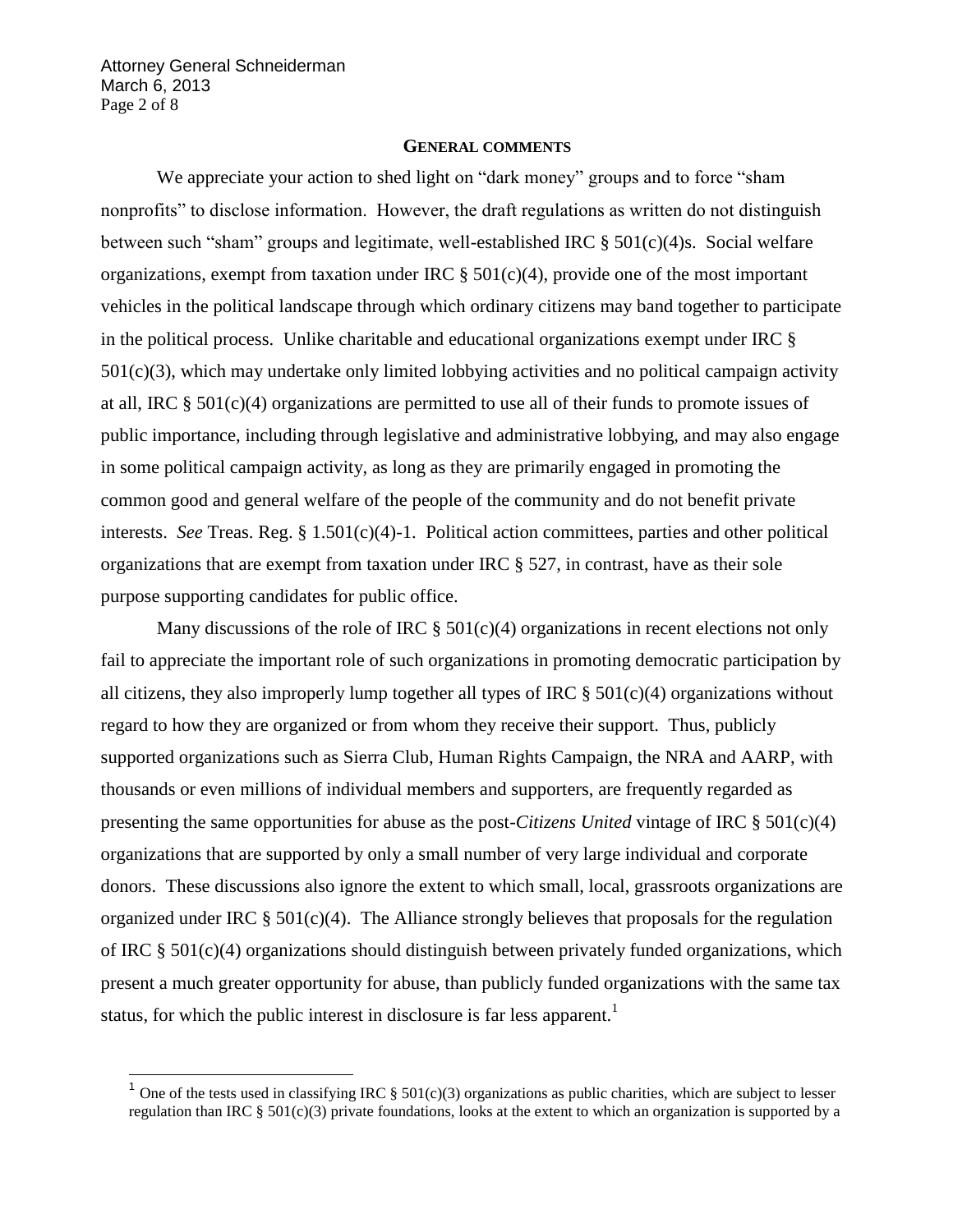Attorney General Schneiderman March 6, 2013 Page 3 of 8

-

### **SPECIFIC COMMENTS ON THE PROPOSAL**

Under the proposed rules, if an IRC  $\S 501(c)(4)$  organization spends more than \$10,000 on NY election related expenditures, then it must disclose all donors who gave more than \$100 and whose contribution is available to be used for a NY election related expenditure. The term "election related expenditure" includes express advocacy—communications that clearly support or oppose candidates for public office—but also include "election targeted issue advocacy"—nonexpress advocacy made within 180 days of an election that (1) refers to one or more clearly identified candidates in that election; (2) depicts the name, image, likeness or voice of one or more clearly identified candidates in that election; or (3) refers to any political party, constitutional amendment, proposition, referendum or other question submitted to the voters in that election."

## Definition of "Election Related Expenditures"

We believe including issue advocacy, as described above, in the definition of "election related expenditures" is misleading and creates traps for the unwary. It is overly broad because it reaches legitimate issue advocacy having no election-influencing purpose. The Supreme Court recognized this over breadth when it narrowed FECA"s prohibition on corporate and union electioneering communications to reach only communications that include the functional equivalent of express advocacy. *See FEC v. Wisconsin Right to Life, Inc.,* 551 U.S. 449 (2007).

No one disputes that express advocacy is campaign-related and focused on campaigns. By defining "election related expenditures" to include much issue advocacy, however, the bill assumes communications within 180 days of an election that reference an elected official are intended to influence their reelection and that there are no legitimate advertising campaigns aimed at influencing an elected official's position on an issue or legislation.<sup>2</sup> To be clear, this rule applies when an elected official is merely mentioned in the advertisement even if their candidacy or an

broad range of donors rather than a few large donors. This approach has much to commend it in distinguishing between publicly and privately supported IRC § 501(c)(4) organizations for purposes of political disclosure.

<sup>&</sup>lt;sup>2</sup> We recognize and acknowledge that the proposed regulations seeks to avoid duplicative reporting by not requiring disclosure of information already required to be reported to a government agency that makes the information available to the public. Proposed Regulation  $\S$  91.6 (d). While intended to prevent reporting grassroots lobbying that is currently disclosed on the lobbying disclosure forms, the information currently required on the [New York State Lobbyist Bi-Monthly Report](http://www.jcope.ny.gov/forms/lob/pdf/Lobbyist%20Bimonthly%20Report%202012%20FF.pdf) does not require donor information. Therefore, it seems like such information would still be required under the proposed regulations.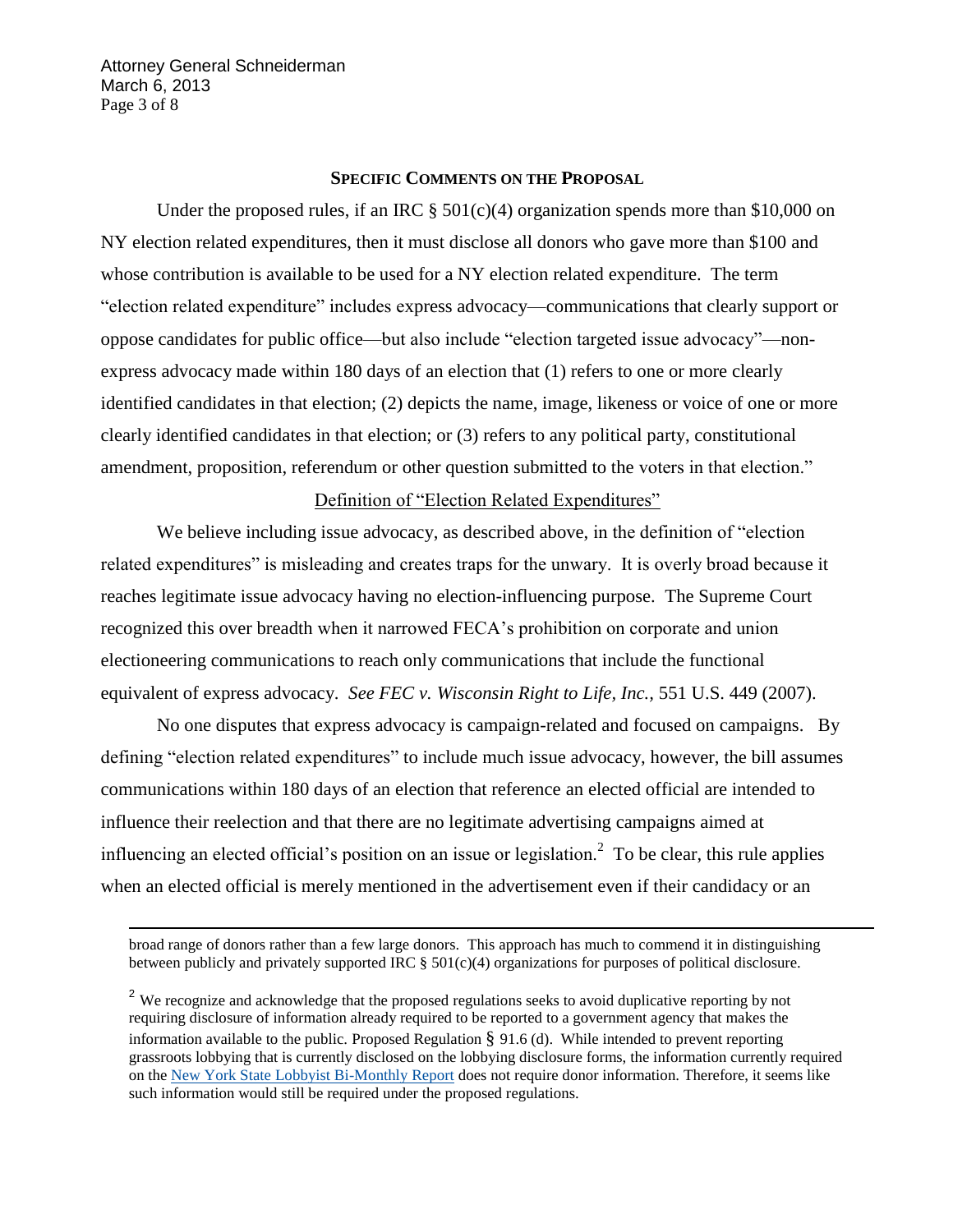Attorney General Schneiderman March 6, 2013 Page 4 of 8

election is not. The fact that the official is up for reelection is sufficient to meet the standard for electioneering communication.

Typically, the New York State legislature is in session from January-December. The legislature and executive branch agencies are considering important policy issues year-round. Consequently, many IRC  $\S 501(c)(4)$ s will be lobbying and talking about policies year-round, including urging legislators and executive branch officials to support or oppose specific policies. Under the proposed regulations, any communication that refers to a ballot measure or a clearly identified candidate within 180 days of an election will be treated as an "election related expenditure." Many sitting legislators and executive branch officials run for re-election and are therefore considered "candidates." Consequently, many communications urging a sitting public official to take action on a pending bill or regulation, for instance, will be deemed to be "election related."

Some IRC  $\S 501(c)(4)$ s engage in no partisan election related activities and would not realize their activities fall within the scope of campaign finance rules. If activities beyond express advocacy are to be regulated, we encourage you to carve out from the definition those communications made in response to a current legislative, executive branch or other non-political external event, such as pending legislation or proposed regulations. One possibility is to exempt from the definition of "election targeted issue advocacy" those communications that meet a safe harbor—see the Appendix for several versions.

### Donor Disclosure

The proposed regulations require the disclosure of donors of "covered donations" available to be used for a New York election related expenditure. As we understand, the purpose of donor disclosure is to publicly reveal who is behind an organization. There is little or no public interest in disclosure of donors of \$100 because their contributions are so small that they could not have had any significant influence over the organization's decision-making with respect to its political activities. Therefore, we recommend raising the threshold from \$100 to at least \$500, if not higher.

Moreover, the Alliance believes that the size of a donor"s contributions should not be the only factor considered when determining whether disclosure is required. A contribution of, say, \$500 is more significant when made to an organization which spends only \$100,000 on political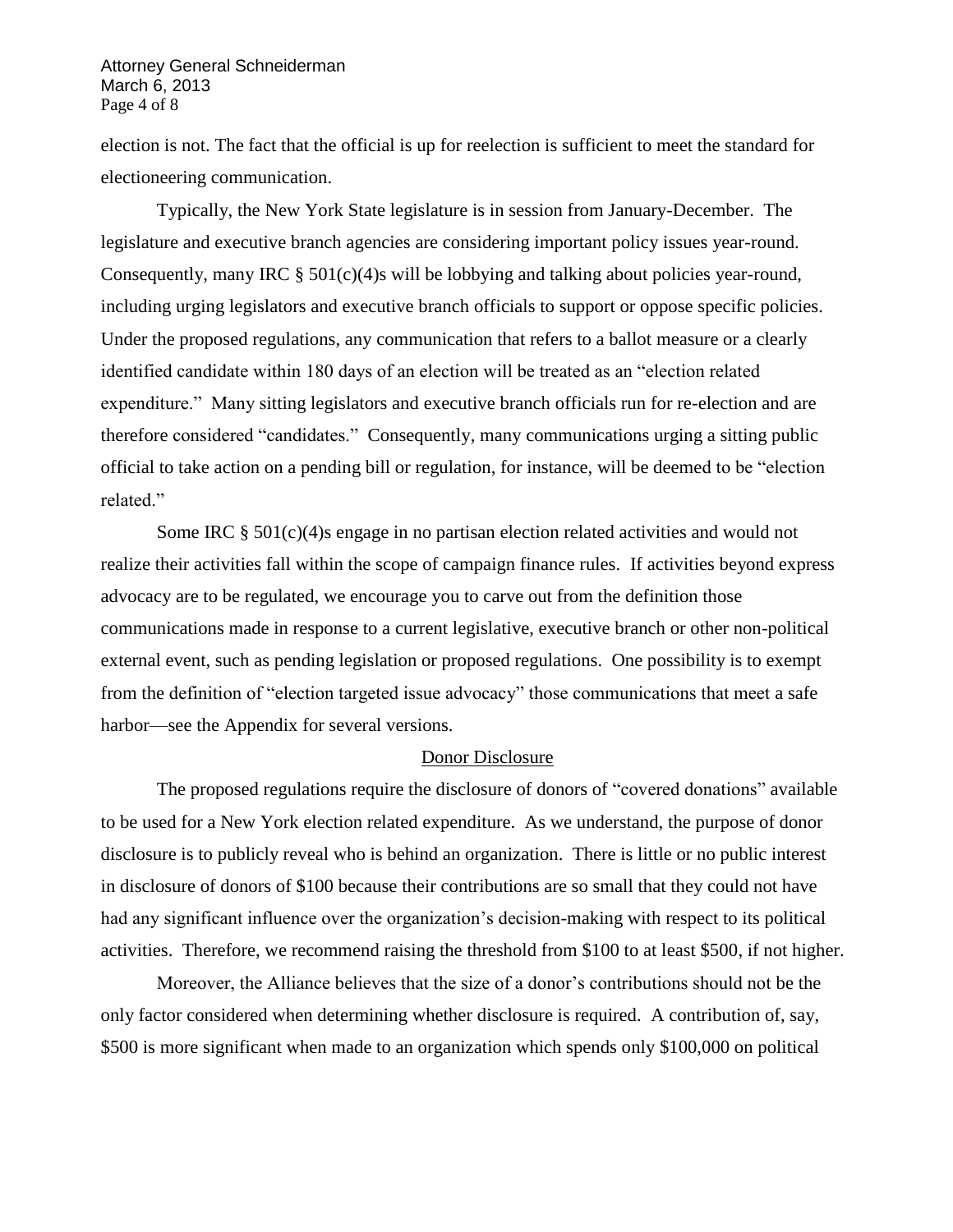Attorney General Schneiderman March 6, 2013 Page 5 of 8

activities than it would be to an organization that spends \$1 million, or \$10 million. Thus, it makes sense to increase the safe harbor level as the size of the organization increases.

Likewise, it is excessive to require the disclosure of all donors who gave during the reporting period. While a reasonable nexus can be made between a donation and a communication made within two months of the expenditure, for instance, such connection lessens over time, and may in fact lead to misleading conclusions.

In addition, to avoid creating a trap for the unwary and imposing an unreasonable burden on smaller groups, we recommend increasing the threshold when IRC  $\S 501(c)(4)$ s are subject to these disclosure rules from \$10,000 to at least \$50,000. This is particularly true if the threshold applies to express election advocacy and election targeted issue advocacy. As described above, these regulations may require increased disclosure of those IRC  $\S 501(c)(4)$ s who engage in no express election advocacy or even ballot measure advocacy.

Once an IRC  $\S$  501(c)(4) is subject to the disclosure requirements of Proposed Regulation  $\S$ 91.6(b)(2), it must file an itemized schedule listing "each New York election related expenditure." There should be an expenditure floor, below which expenses are considered *de minimis*. Again, we seek a balance between reporting arguably meaningful information and every pen purchased.

The proposed regulations require including on the annual financial report "the employer of each such individual donor, *if reasonably available*." (emphasis added). It is not clear what that means. For instance, under federal election law there is a [detailed process](http://www.fec.gov/pdf/colagui.pdf) political committees must follow to make "best efforts" to learn the name of a donor"s employer. Such a complex and onerous process is inappropriate for social welfare organizations which, unlike political committees, do not have election activity as their primary purpose.

#### Covered Donations

A covered donation is defined in the proposed regulations as "any contribution, gift, loan, advance, or deposit of money or anything of value made to a covered organization that is available to be used for a New York election related expenditure." As written, this includes dues payments, and would thus require an organization whose dues exceed \$100 to disclose members. We encourage an exception for membership dues up to a reasonable amount to protect the sanctity of members, as described below.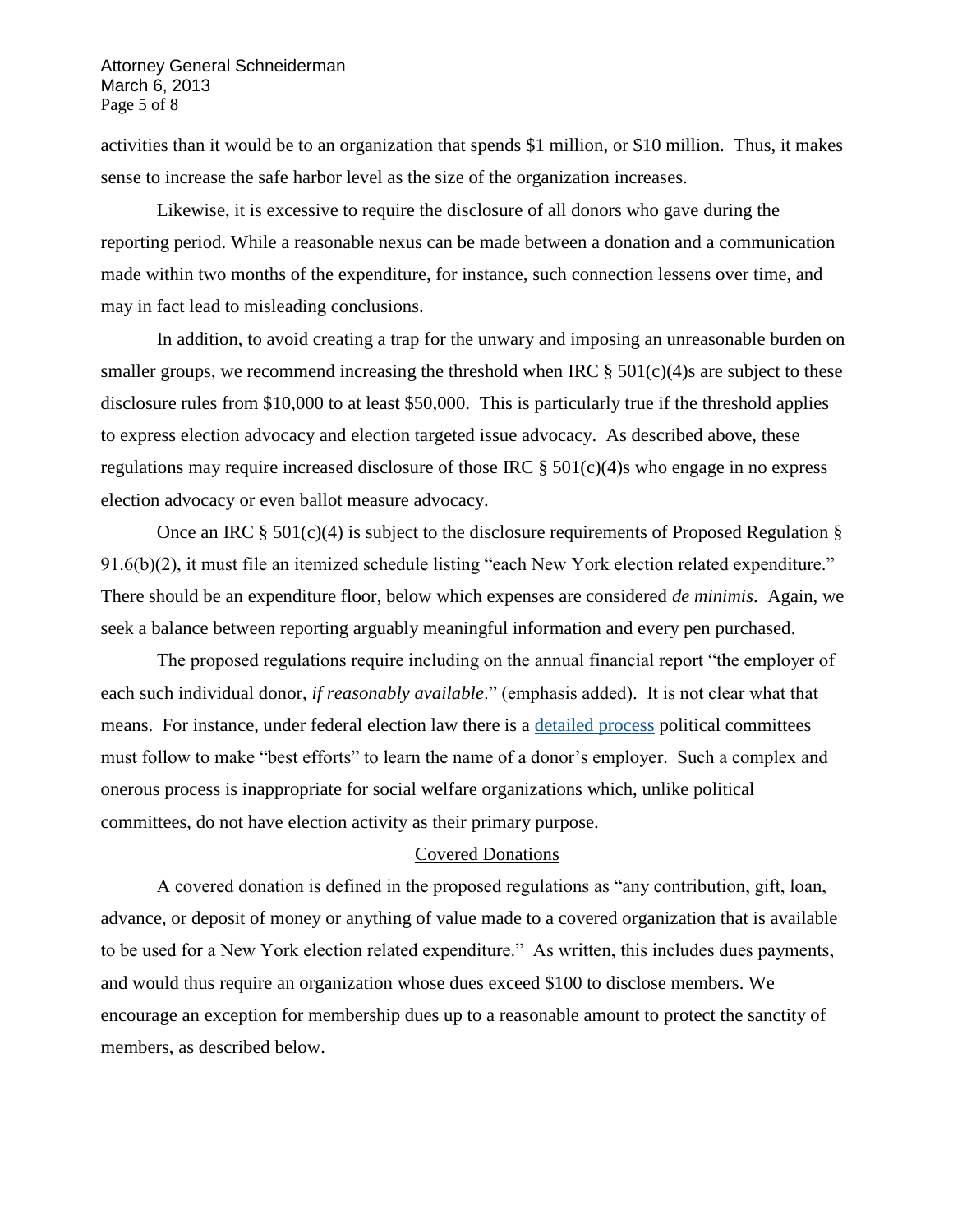Attorney General Schneiderman March 6, 2013 Page 6 of 8

Moreover, as is included in the [DISCLOSE 2013 Act,](http://www.gpo.gov/fdsys/pkg/BILLS-113hr148ih/pdf/BILLS-113hr148ih.pdf) we suggest an exception for "amounts received by the covered organization in the ordinary course of any trade or business conducted by the covered organization or in the form of investments in the covered organization."

Finally, the proposed regulations allow covered organizations to disclose only certain donors by keeping "one or more segregated bank accounts" from which it may make New York election related expenditures. We want to clarify that this proposal does not require an organization to establish a separate segregated fund.

## Communication

The proposed regulations define a "communication" as either a paid communication or mailings or printed materials exceeding 5000 copies. Subsection (ii) refers to "paid placement of content on the Internet or other electronic communication networks." We ask that it be clarified that "paid" modifies both Internet communications and other electronic communication networks.

## Membership Communication Exception

We urge you to recognize the special relationship between IRC  $\S 501(c)(4)$ s and their members. Federal election law has long distinguished between communications with an organization"s members versus those with the general public. For instance, member communications may be coordinated with a campaign, and the expenses are not treated as "expenditures" or "contributions" and are not subject to the political expenditures tax under IRC § 527. In fact, the U.S. Supreme Court believed a law that prohibited corporations and unions from advising their members "of danger or advantage to their interests from the adoption of measures, or the election to office of men espousing such measures" faced "the gravest doubt...as to its constitutionality." *U.S. v. Congress of Indus. Orgs.*, 335 U.S. 106, 121 (1948).

#### Duplication of Disclosure

The proposed regulations will require every IRC  $\S$  501(c)(4) organization that is registered with the New York Attorney General's office to include on its annual financial report the amount and the percentage of total expenses during the reporting period that are election related expenditures. This applies to even those organizations that engage in no "election related" activities in New York. Organizations already need to report their lobbying and political campaign activities of [Schedule C of IRS Form 990,](http://www.irs.gov/pub/irs-pdf/f990sc.pdf) a publicly available document. Rather than having to track expenditures according to New York State"s very broad definition of "election related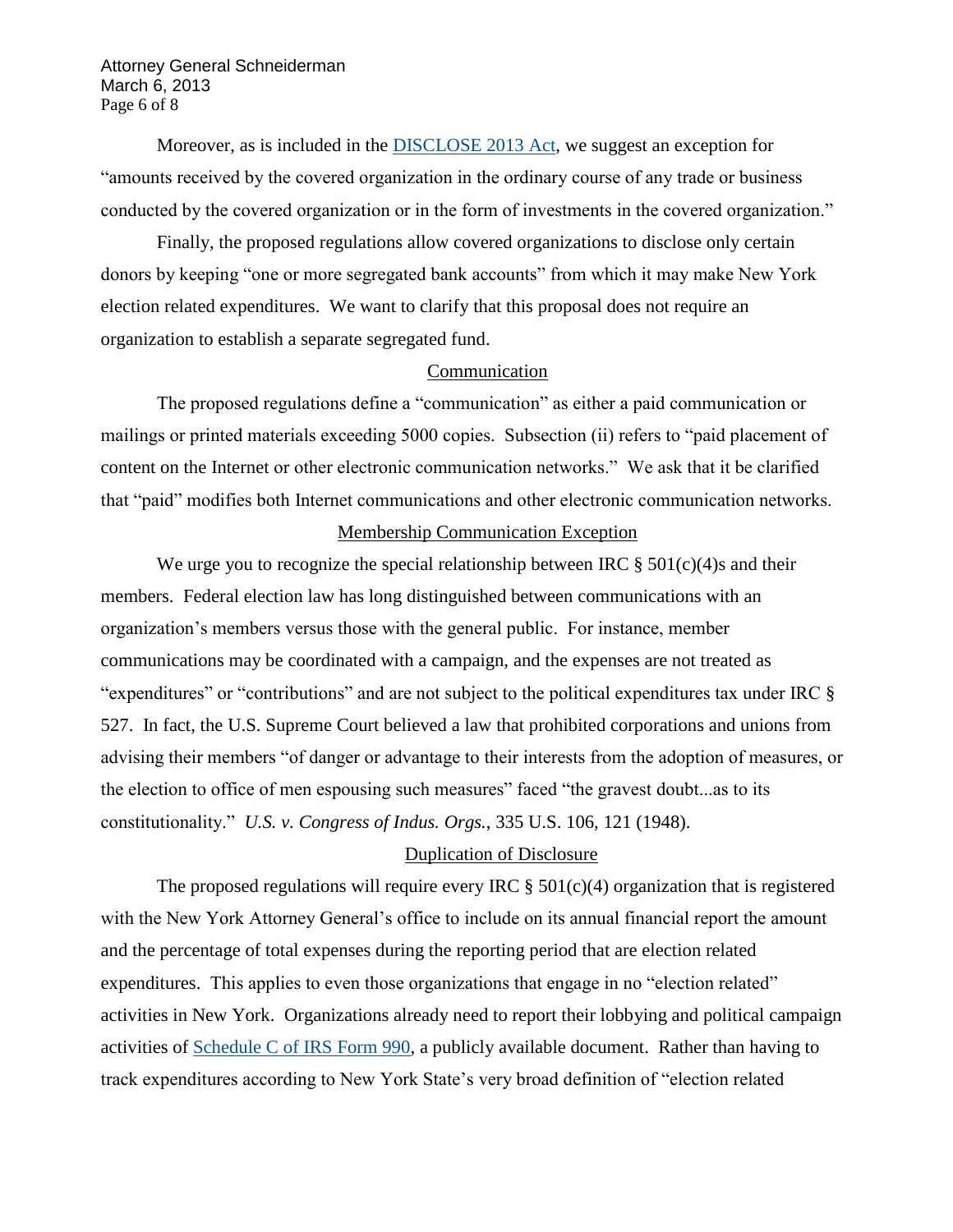Attorney General Schneiderman March 6, 2013 Page 7 of 8

expenditures," requiring the creation of a separate tracking system, organizations should be able to provide data from their Form 990.

# Reporting Period

The proposed regulations repeatedly refer to the "reporting period." It is our understanding that the reporting period is the organization"s fiscal year, the period for which the Form CHAR 500 is filed. As a result, comparing the election activities of organizations will be challenging, since, depending on an organization"s fiscal year, an election may fall within one reporting period or may span two. Thus, an IRC  $\S 501(c)(4)$  that makes election related expenditures for the November election whose fiscal year ends in June would split its expenditures and donations over two reporting periods, where an IRC  $\S 501(c)(4)$  with a fiscal year ending in December would report all expenditures and donations in one reporting period. This has the potential of producing misleading information.

## Exemption from Public Disclosure

We greatly appreciate the inclusion of an exemption from public disclosure for harassment. However, the "clear and convincing" standard is too high. Instead, we recommend a "reasonable probability" standard that a donor or organization will face undue harm, threats, harassment, or reprisals. In addition, the Attorney General should have a short turnaround time—no more than 10 days—to provide notification whether the exemption has been granted or denied.

# Effective Date

We ask that the regulations not take effect immediately. It will take time for IRC §  $501(c)(4)$  organizations to evaluate their strategies, notify donors, create new accounts, and come into full compliance with the rules.

We hope you find these comments helpful as you finalize the regulations. We look forward to working with you throughout the process.

Sincerely,

Abby Levine Legal Director of Advocacy Programs